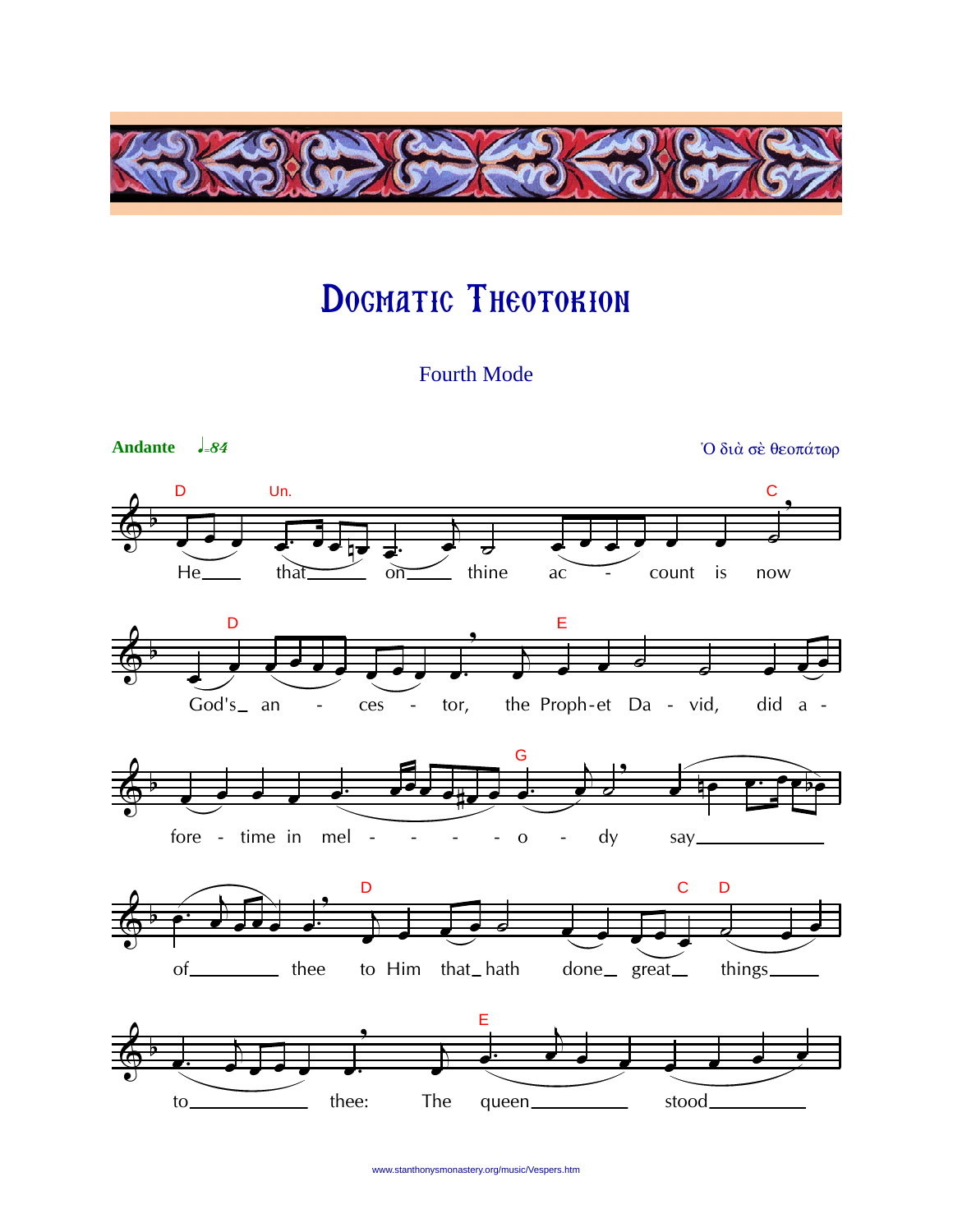

www.stanthonysmonastery.org/music/Vespers.htm